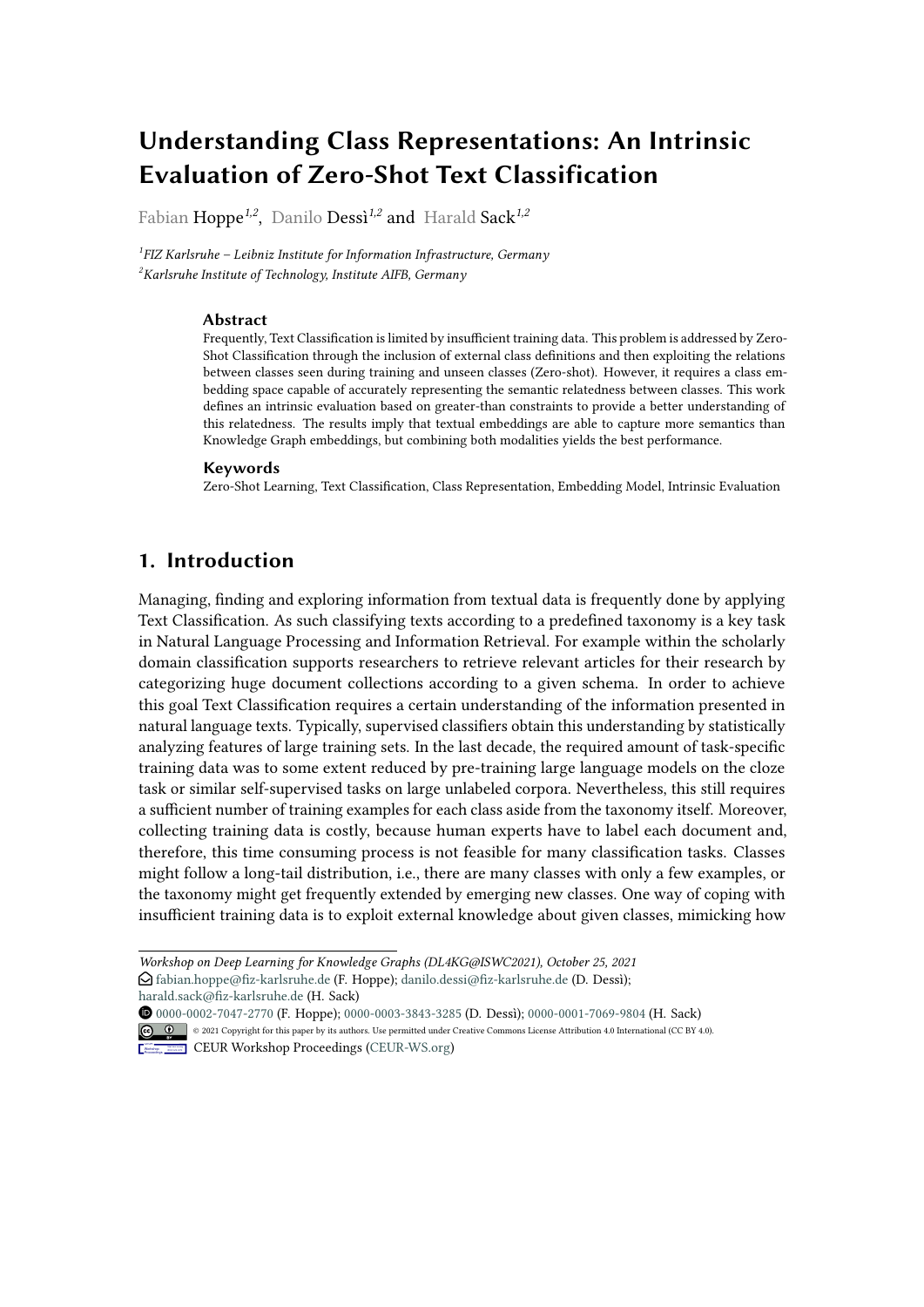humans learn to classify documents; this is what Zero-shot Text Classification aims to achieve. More precisely, instead of classifying documents by comparing them to other documents of a specific class, Zero-shot Classification exploits known relations between classes. Consequently, it does not require training data for all classes of a taxonomy and makes it possible to predict classes, which are not seen during training. This is achieved by transferring information from known classes to classes that are not seen or are not sufficiently represented. Practically, Zeroshot Classification aligns a class embedding space generated by using external knowledge with a document embedding space, and uses the interrelation between seen and unseen classes in their embedding space to obtain a representation for the unseen class in the aligned vector space. The actual classification is performed by applying a distance metric to find the classes most similar to the given documents. By definition the performance of such a classifier relies heavily on the utilized external knowledge of the classes and how it is represented in the class embedding space.

Many models focus on textual data as external knowledge and uses language models to create a vector space for these classes [\[1,](#page-8-0) [2\]](#page-8-1). More recently, efforts are made to include explicit knowledge by utilizing knowledge graphs, such as ConceptNet [\[3\]](#page-8-2) or DBpedia [\[4\]](#page-8-3). However, improving the state of the art by providing the best suitable external knowledge using the best suitable embedding model requires a better understanding on how well the considered external knowledge is actually encoded in the embedding space. Certainly, this understanding is difficult to obtain by using extrinsic evaluation of the whole model, because these results are heavily influenced by other factors, e.g., the used document representations as well as the model used to perform the alignment of both spaces. Consequently, a sound judgment of the usefulness of the class representations on their own requires a more detailed review. Therefore, this paper proposes an intrinsic evaluation which investigates the class embedding space independently. The main requirement of class representations is an accurate encoding of the interrelations between classes, because these relations are exploited by Zero-shot Classification. It means that related or similar classes should be represented close to each other and unrelated or dissimilar classes should be further apart. Based on this intrinsic evaluation the most common external knowledge sources and the related embedding models are investigated on the example of the arXiv category taxonomy $^1$  $^1$ . This investigation uses a newly created gold standard which is made publicly available together with the source code for the detailed investigation of class representations<sup>[2](#page-1-1)</sup>. Thereby, this paper aims to facilitate further research into the used external knowledge for class representations and the applied embedding models and improve Zero-shot Text Classification.

In summary, the contribution of this work is threefold:

- An evaluation of class embeddings for Zero-shot Classification is proposed.
- A new gold standard based on the arXiv category taxonomy is provided.
- Common class representations are evaluated and insights to obtain better classification results are discussed.

The reminder of this paper is organized as follows. Section [2](#page-2-0) discusses the relevant related work in Zero-shot Text Classification and the evaluation of representations. Afterwards, Section [3](#page-3-0)

<span id="page-1-0"></span><sup>1</sup> [https://arxiv.org/category\\_taxonomy](https://arxiv.org/category_taxonomy)

<span id="page-1-1"></span><sup>2</sup> <https://github.com/ISE-FIZKarlsruhe/IntrinsicEvaluationOfClassRepresentations>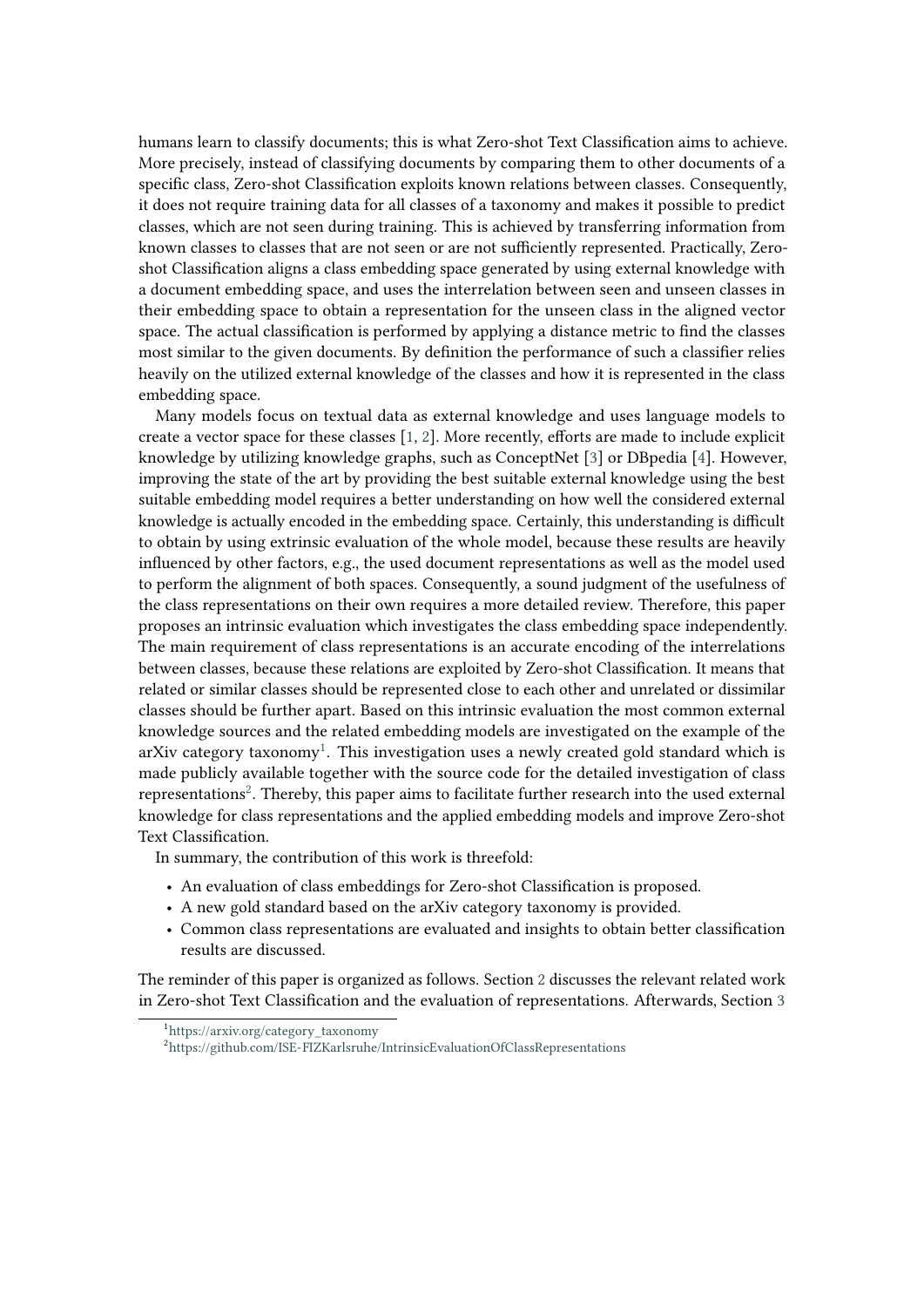introduces common external knowledge sources and embedding models and describes the intrinsic evaluation. Section [4](#page-5-0) reports and discusses the results of this intrinsic evaluation on arXiv class representations. Finally, Section [5](#page-8-4) concludes the paper and outlines future directions.

## <span id="page-2-0"></span>**2. Related Work**

One of the first works exploring Zero-shot Text Classification is the dataless classification framework [\[5\]](#page-8-5). The authors use Explicit Semantic Analysis as a latent representation for documents and classes, which avoids the alignment of both spaces. The class representations are generated based on the class names as external knowledge resource. This research got extended by considering several neural network based word embeddings, such as Word2Vec [\[1\]](#page-8-0). Due to the omitted alignment step these approaches do not require any training data. Consequently, similar models are deployed, where no training data is available, like categorizing German archival documents [\[6\]](#page-9-0). Recently, contextualized embedding models are utilized by reformulating the classification task as a textual entailment problem [\[2\]](#page-8-1). This approach continues to represent classes by only using the class name in combination with large, self-supervised language models as external knowledge. However, as shown by [\[7\]](#page-9-1) for Zero-shot Image Classification already a basic classifier using a linear transformation to align image and GloVe class embeddings can reach state-of-the-art performance by considering Wikipedia articles as additional external knowledge for the given classes. Recent studies in Zero-shot Text Classification also extend their model by including explicit knowledge sources, like Knowledge Graphs (KGs), to generate suitable class representations. For example, in [\[3\]](#page-8-2) the ConceptNet KG is used to extract explicit relations between words. Another work investigates the usage of DBpedia RDF2Vec embeddings to represent arXiv categories [\[4\]](#page-8-3). The authors investigate whether text embedding combined with KG embeddings would provide better class representations for a Zero-shot Classification.

Regardless of the increased focus on class representations state-of-the-art Zero-shot models still rely on costly extrinsic evaluations to judge these representations, i.e., the quality of embedding models is assessed by only considering the performance of the task itself. Thus, it requires more computational power and is not suited to provide a better understanding on the representations. Other tasks utilizing embedding models apply intrinsic evaluation to gain a better understanding of the applied embedding model. Instead of considering the whole system, these evaluations focus on specific intermediate subtasks. Due to their widespread use especially the semantics of word embeddings is extensively investigated based on multiple intrinsic evaluations [\[8\]](#page-9-2). The most popular are word semantic similarity and the word analogy task. The word semantic similarity task evaluates the correlation between similarities of embedding pairs to human labelled semantic similarity. This provides a direct evaluation of the relations between words. However, the task is quite subjective and depends on the relations considered for the human labels, e.g. a football and a globe are both spheres and would be similar if the shape property is most important for the given task. The word analogy task  $(a)$  is to  $\hat{a}$  as  $b$  is to  $\hat{b}$ ) tries to reduce this influence by considering only a given relation which is defined by the first pair  $(a, \hat{a})$ . Unfortunately, it requires a careful selection of word pairs so that the relation makes sense which increases the labelling effort. After all, both tasks provide a better understanding of the created embedding space by direct evaluation of semantic relatedness. The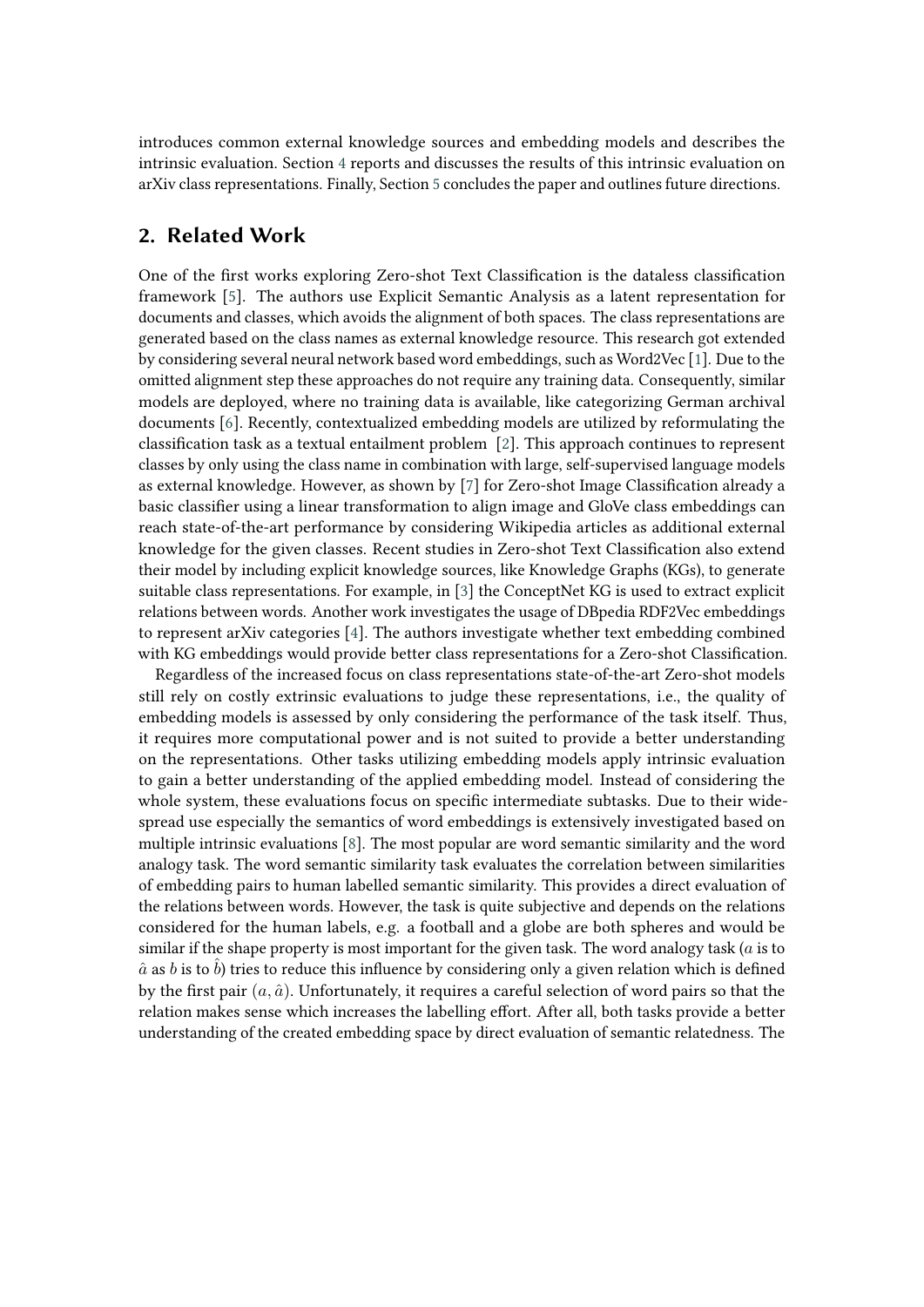importance of such an understanding is recently highlighted in [\[9\]](#page-9-3). The detailed investigation of KG embeddings by means of clustering and classification experiments raised doubt about the semantic capabilities of common used models. Nevertheless, the literature describes several pitfalls of intrinsic evaluation that need to be considered. Most commonly (i) it might fail to relate intrinsic and extrinsic evaluation [\[10\]](#page-9-4), (ii) human annotators might introduce biases based on their background [\[11\]](#page-9-5), (iii) low inter-annotator agreement [\[12\]](#page-9-6). However, intrinsic evaluation is crucial to understand the models and to know what to improve.

# <span id="page-3-0"></span>**3. Class Representations**

Class representations play a vital role for Zero-shot Text Classification. They encode external knowledge which is exploited to accomplish the classification of unseen or not sufficiently represented classes. Therefore, the understanding of the relevant external knowledge and the related embedding models is important. Before discussing how intrinsic evaluation provides a better understanding of these class representations, the most common models are briefly presented. Currently, two modalities of external knowledge are considered for the generation of class representations in Zero-shot Text Classification: textual data and Knowledge Graph-based data. Both modalities use their own embedding models.

## **3.1. Textual Representations**

Typically, classes are described with natural language text to support the annotation by human experts as well as provide an easily understandable definition of these classes to the users. Therefore, this external knowledge is frequently available without any additional effort. Considering that this data informally defines the classes for the users it ranges from names of common, well-known classes to more detailed descriptions of specific classes depending on the classification task. In addition to these commonly available texts, classes can be linked to resources providing more background knowledge. If these links are not already part of the taxonomy, they can be retrieved by manual or (semi-)automatic entity-linking using the available texts. Even for large taxonomies this additional effort is dwarfed by the task of providing thousands of training examples for each class. One commonly used external resource is Wikipedia. As the largest encyclopedia it provides background knowledge for many classes in a broad set of domains.

The textual data is embedded into a vector space by using pre-trained language models. These models learn latent representations of words based on a word prediction task. As such they encode the usage of each word into a vector space. Words that frequently occur in the same context are represented as similar vectors. **Word2Vec** [\[13\]](#page-9-7) is one example of such an embedding model. It provides two settings. The *skip gram* setting computes the embedding of a word given its surrounding context, whereas the *CBOW* setting computes the embeddings of a context, given a word. In the Word2Vec model a word is always represented by one single vector. This poses two challenges. First, a longer text sequence requires additional normalization steps and secondly, the ambiguity of a word considering the larger context cannot be encoded. Frequently, the normalization falls back to averaging over all word embeddings. However, especially for larger texts this results in representations containing less semantics. Both problems are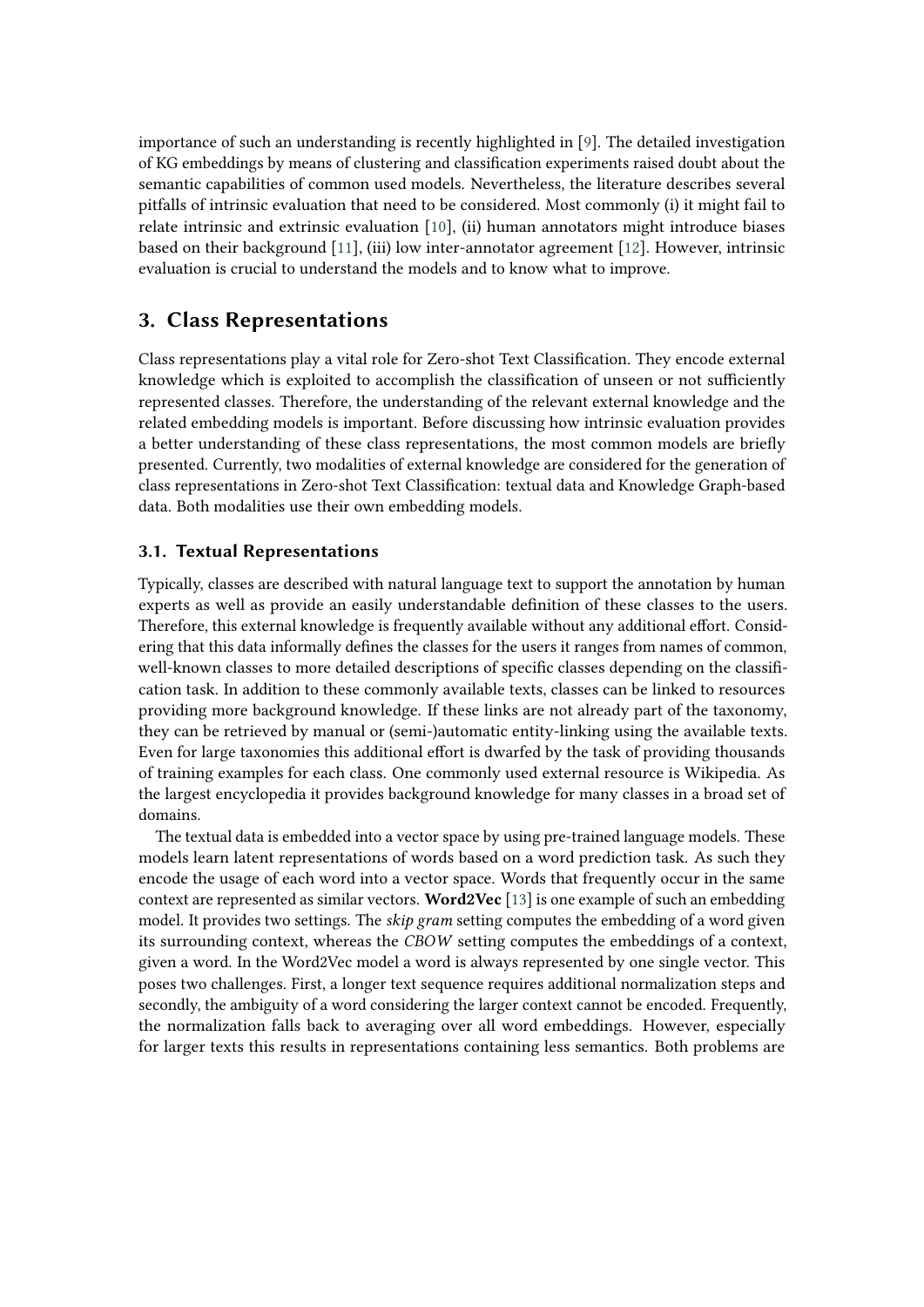addressed by contextualized word embeddings such as **BERT** [\[14\]](#page-9-8). BERT uses masked language models and transformers to predict missing words. Due to its architecture these contextualized word embeddings provide also context embeddings which can be used as representations for larger word sequences. The semantics encoded into both models is based on the empirical usage of the considered words in a training corpus. One special kind of textual embedding model is the **Wikipedia2Vec** [\[15\]](#page-9-9) approach. Instead of learning only word representations in a similar setting as Word2Vec it jointly learns representations for Wikipedia entities based on predicting neighbours in the Wikipedia link graph. The link graph connects entities that are mentioned in the corresponding articles of other entities and thereby provides additional external knowledge for the representations. Due to the exploited graph structure this is similar to the second modality which is frequently exploited: Knowledge Graph Representations.

## **3.2. Knowledge Graph Representations**

Instead of implicitly retrieving semantics by considering the statistics of a large corpus, Knowledge Graphs provide explicit semantics by defining entities and relations between those entities. Providing explicit knowledge enables a more precise definition of the class representations and thereby improves the understanding. However, only a small number of taxonomies already maintain suitable references to KGs. This makes the entity-linking step described to retrieve additional textual data also necessary for KGs. Similar to the considered corpus for textual representations KG representations depend significantly on which KGs are utilized as external knowledge source. On one side the large nodes of the Linked Open Data cloud, like DBpedia or Wikidata, could be utilized or subject-specific KGs which provided more detailed domain knowledge, but are not available for many domains and tend to contain less knowledge.

The linked entities can be transformed into a low dimensional vector by a wide range of KG embedding models. In the scope of this paper three KG models are considered. **TransE** [\[16\]](#page-9-10) represents entities of a KG by defining relations of a KG as translations in the embedding space from the head to the tail of triples. More specifically, given a triple  $\langle h, r, t \rangle$  the model is trained to build a vector space where  $t \approx h \oplus r$  holds. The training is performed by corrupting triples to generate negative samples i.e., the tail (or head) of the triple is substituted by another entity; the model is optimized to distinguish between corrupted and non-corrupted triples. In doing so, given a triple  $\langle h, r, t \rangle$  and a corrupted triple  $\langle h, r, t' \rangle$  from the generated embeddings space,  $h \oplus r$  should be closer to  $t$  than  $t'$ . In opposition to that  $\bf TransR$  [\[17\]](#page-9-11) represents entities and relations in different embedding spaces. The assumption behind this model is that entities and relations in KGs are different objects and, thus, they need two distinct representations. Given a triple <h, r, t> the model uses a translation matrix  $M_r$  to move h and t from the entity space to the relation space. The score function used by the model is given in equation  $f_r(h,t) = ||hM_r + r - tM_r||_2^2$ . **RDF2Vec** [\[18\]](#page-9-12) is a model which adapts the *Word2Vec* algorithm to graph representations. First, it creates sequences of entities and relations by performing random walks on the graph in order to build sequences that can be used as text sentences. Then, the *skip gram* or the *CBOW* methodologies are applied to build embedding representations of entities and relations.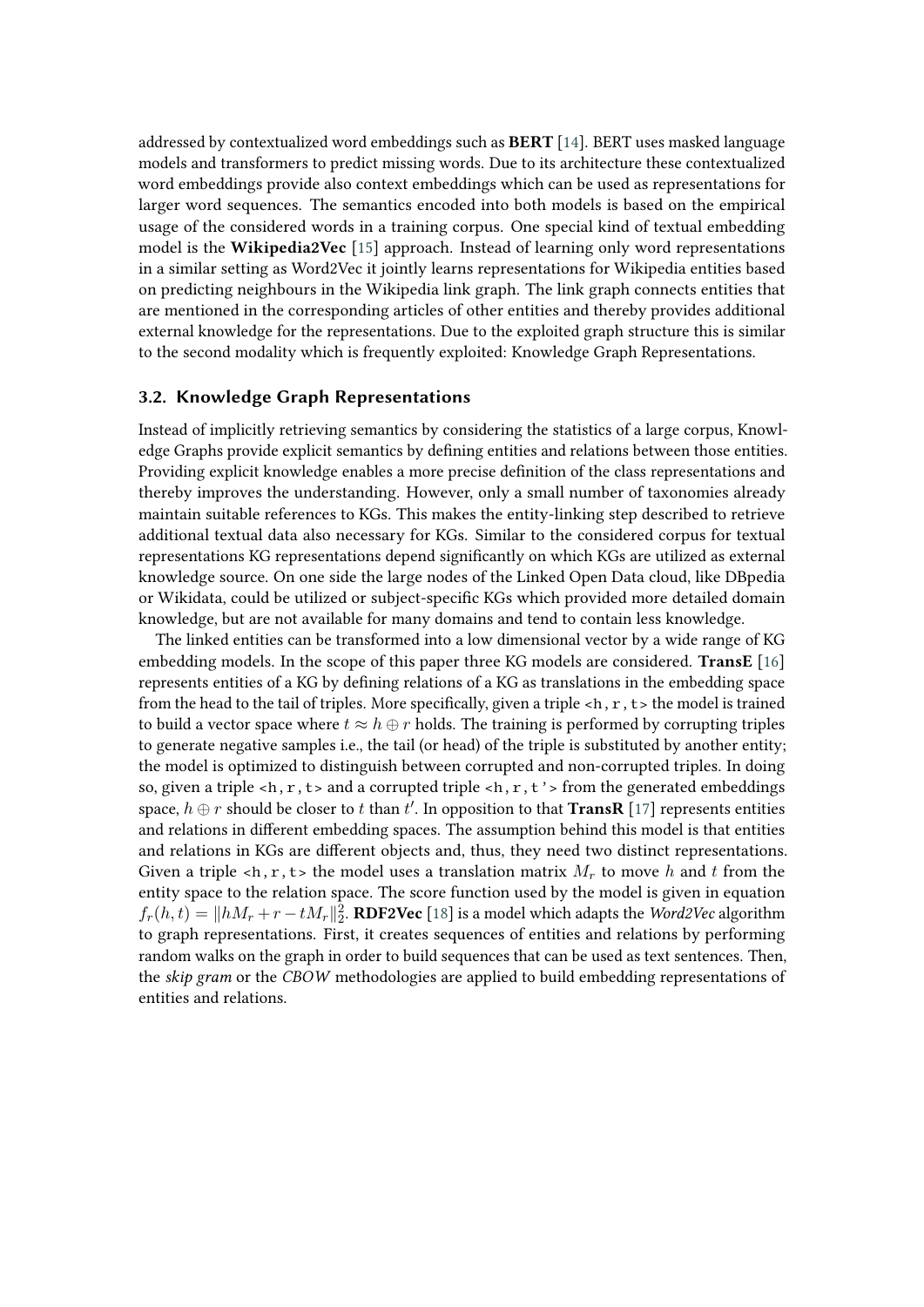## **3.3. Understanding Representation Spaces**

In Zero-shot Text Classification the class representations are mapped into a shared classdocument space to perform the classification by utilizing distance / similarity metrics. This mapping is learned by aligning the subset of classes with sufficient training data and then applied to unseen class representations. Consequently, the classification is based on the assumption that the relevant semantic relations between classes are encoded in the class embedding space. Therefore, a better understanding of the class representations is provided by evaluating the semantic relatedness between the classes. The straightforward way of analysing the semantic relatedness compares the vector similarity between a pair of embeddings to a human assigned label. This is the same process as for the word semantic similarity task. However, the human labels are highly subjective for class representations as well and require a detailed description on how specific relations should be quantified. These problems can be partially circumvented by comparing the similarity of two pairs. Such an comparison can be defined based on a triple of classes <Anchor, A, B is and a label indicating if class A or class B is more similar to the Anchor class. The intrinsic evaluation of an embedding space  $\Theta$  predicts the label by checking if the constraint  $cosine\ similarity(\Theta(Anchor), \Theta(A)) > cosine\ similarity(\Theta(Anchor), \Theta(B))$  is true and can be analyzed by precision, recall and f-measure in a binary classification setting.

Unfortunately, not all class combinations share some kind of relation among them, making it necessary to select only triples where such a relation exists at least for one pair. Additionally, in some cases the semantic similarity could be equal between the pairs. Consequently, the human labels need to include a third value to identify the cases where it is not possible to decide. The evaluation can either filter these cases which reduce the available labels but does not require any additional hyperparameter or introduce a threshold as well as a minimal similarity to predict this class as well and extend the binary classification setting to a multi-class setting.

## <span id="page-5-0"></span>**4. Evaluation**

The presented class representations are evaluated based on the proposed intrinsic evaluation on the example of the *arXiv.org* computer science classes. ArXiv manages its many published scholarly articles by categorizing them according to a taxonomy. Thereby, it represents a typical multi-class multi-label classification.

### **4.1. Gold Standard: ArXiv Classes**

The arXiv taxonomy provides for all classes a descriptive name and a brief description. Additionally, the arXiv classes are manually mapped to the most suitable DBpedia entity, which enables retrieving the Wikipedia abstracts as textual description of the given classes. During this step classes like *General Literature* and classes without a suitable DBpedia mapping are filtered. This leaves overall 31 classes. In order to investigate the influence of explicit domain knowledge the classes are also mapped to AI-KG [\[19\]](#page-9-13), a KG generated based on scholarly articles from the computer science domain. An overview of the amount of data available for the arXiv classes is given in Table [1.](#page-6-0)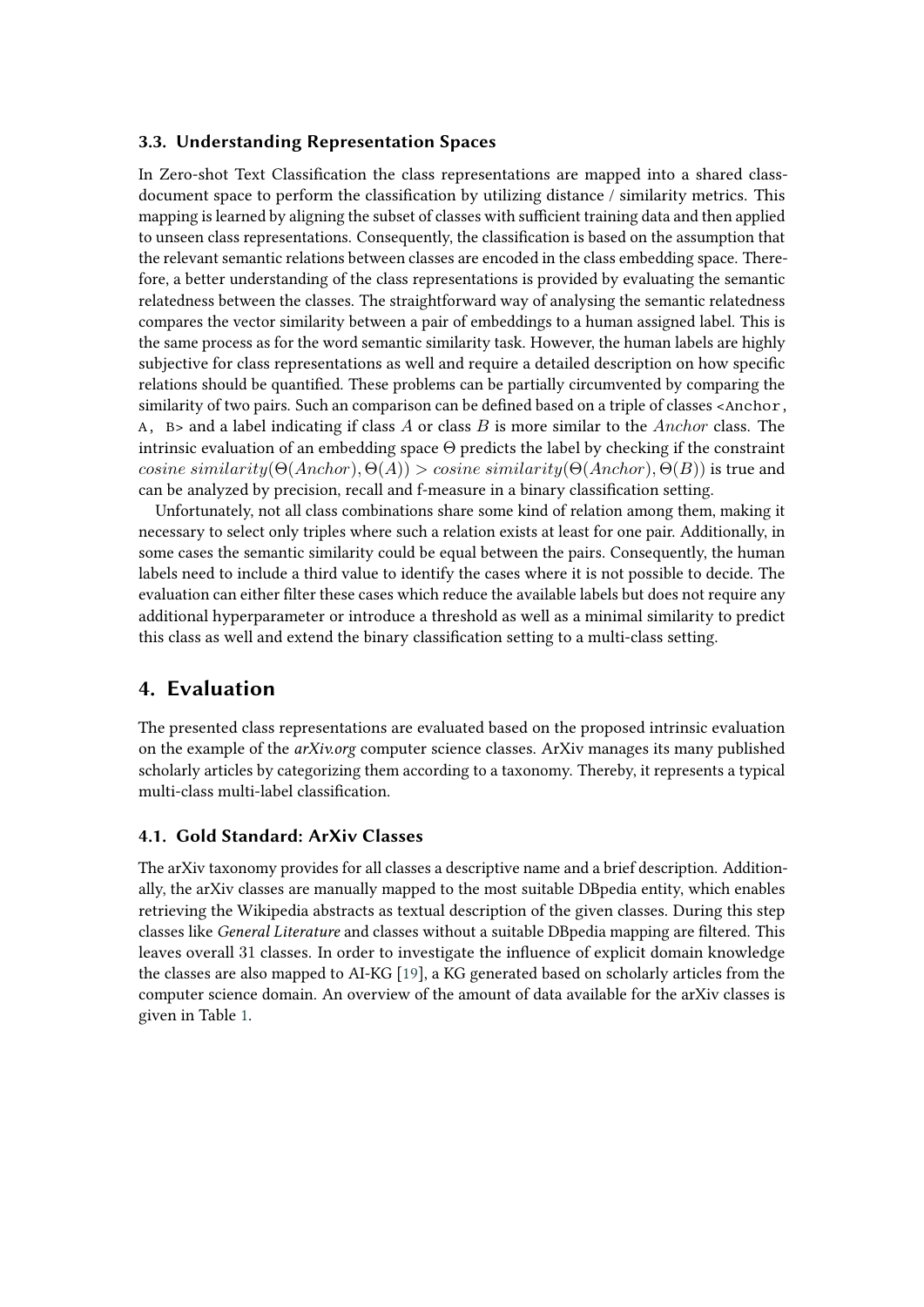### **Table 1**

| <b>Attribute</b>      | <b>Size</b>       | <b>Example</b>                                                                                                                                                               |  |  |
|-----------------------|-------------------|------------------------------------------------------------------------------------------------------------------------------------------------------------------------------|--|--|
|                       | min; average; max |                                                                                                                                                                              |  |  |
| Name                  | 1: 2.5: 5         | Artificial Intelligence                                                                                                                                                      |  |  |
| Wikipedia<br>abstract | 22; 209.2; 494    | Artificial intelligence (AI) is intelligence demonstrated by<br>machines, as opposed to the natural intelligence displayed<br>by humans and animals. Leading AI textbooks [] |  |  |
| <b>D</b> Bpedia       | 5; 1772.5; 7766   | dbr:Artificial_intelligence dcterms:subject<br>dbr:Emerging technologies. []                                                                                                 |  |  |
| $AI-KG$               | 3; 650.8; 4091    | aikg:artificial_intelligence rdf:type aikg-o:Task . []                                                                                                                       |  |  |

<span id="page-6-0"></span>Overview of the external data with min, average and max number of tokens for text attributes and number of triples containing the mapped entity for the KGs.

The evaluation utilize mostly pre-trained embeddings models. The textual embeddings use the skip-gram Word2Vec model<sup>[3](#page-6-1)</sup> built on the Google News dataset, the pre-trained BERT model<sup>[4](#page-6-2)</sup> built on BookCorpus and the English Wikipedia and finally skip-gram Wikipedia2Vec $^5$  $^5$ . The KG entities for DBpedia use the models pre-trained for [\[20\]](#page-9-14) which are online available<sup>[6](#page-6-4)</sup>. Based on this code also the relevant AI-KG embeddings are trained. Additionally, the multi-class setting uses half of the standard derivation of all class similarities as threshold and the 10th percentile as minimum value.

The gold standard is created by random subsampling all combinations of the 31 arXiv classes and is manually annotated by 11 experts from the computer science domain. The annotators were instructed by a brief task description and were provided the available textual data from arXiv (descriptive name, brief description). Overall the experts labelled 3, 000 triples with 5 votes for each triple. However, the analysis of intra- and inter-annotator agreement indicates only a small reliability of the whole dataset. The intra-annotator agreement is calculated based on 20 triples which were labeled twice by every annotator. The Cohen's  $\kappa$  coefficient for this agreement ranges from 0.14 to 0.9 with an average of 0.49. The inter-annotator agreement is measured by the averaged Cohen's  $\kappa$  coefficient of the 5 votes provided for each triple. It is 0.22. The Krippendorff's  $\alpha$  coefficient of 0.21 confirms this low reliability. Evidently, random subsampling includes many controversial triples, where the label depends on minor differences in the mental model of the individual annotators. In order to create a reliable gold standard these controversial triples are filtered out. A triple is considered as controversial if more then one of the votes disagrees with the other votes. After this step the gold standard contains 1, 266 triples with 300 *A* labels, 354 *B* labels and 612 triples where no decision was possible.

## **4.2. Results and Discussion**

The results are reported in Table [2.](#page-7-0) For the binary classification precision, recall and F-measure are presented and for the multi-class classification only the micro F-measure is considered,

<span id="page-6-1"></span><sup>3</sup> <https://code.google.com/archive/p/word2vec/>

<span id="page-6-2"></span><sup>4</sup> <https://huggingface.co/bert-base-cased>

<span id="page-6-3"></span><sup>5</sup> <https://wikipedia2vec.github.io/wikipedia2vec/pretrained/>

<span id="page-6-4"></span><sup>6</sup> <https://github.com/nheist/KBE-for-Data-Mining>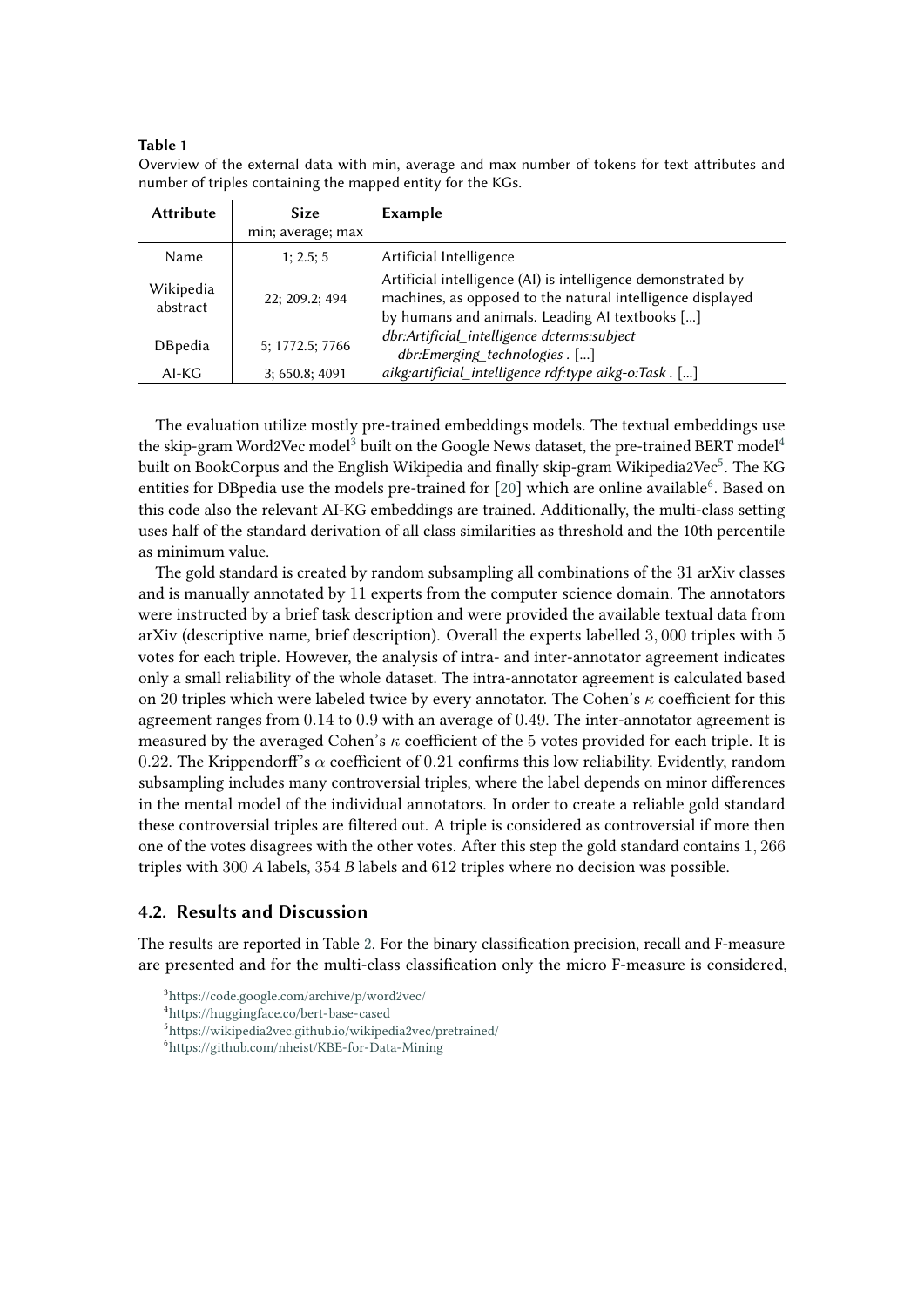because the actual class distribution is arbitrary and by definition precision, recall and F-measure are equal in the micro setting. However, both classification settings provide similar results. This indicates that unrelated triples and equally similar pairs are not a special case, which suggests that binary classification with less hyperparameter is sufficient for the intrinsic evaluation.

Overall, the Wikipedia2Vec embeddings align best with the actual semantic similarities, followed by Word2Vec generated from names and BERT using Wikipedia abstracts. All KG embeddings could not reach this performance. Overall, no model is able to reach human-level performance. However, the human results presented are the average of the same annotations used for creating the gold standard and due to this biased. Independent labels would be below these results.

#### **Table 2**

|                 |                  | <b>Binary</b> |        |           | <b>Multi-Class</b> |
|-----------------|------------------|---------------|--------|-----------|--------------------|
| Model           | <b>Attribute</b> | Precision     | Recall | F-measure | Micro<br>F-measure |
| Word2Vec        | Name             | 0.668         | 0.757  | 0.709     | 0.484              |
| Word2Vec        | Wiki abstract    | 0.682         | 0.65   | 0.666     | 0.478              |
| <b>BERT</b>     | Name             | 0.591         | 0.593  | 0.592     | 0.379              |
| <b>BERT</b>     | Wiki abstract    | 0.658         | 0.727  | 0.691     | 0.495              |
| Wikipedia2Vec   | Wiki entity      | 0.738         | 0.74   | 0.739     | 0.563              |
| TransR          | <b>DBpedia</b>   | 0.548         | 0.573  | 0.56      | 0.415              |
| TransR          | $AI-KG$          | 0.498         | 0.55   | 0.523     | 0.439              |
| TransE          | <b>DBpedia</b>   | 0.508         | 0.513  | 0.511     | 0.397              |
| TransE          | $AI-KG$          | 0.501         | 0.597  | 0.545     | 0.42               |
| RDF2Vec         | <b>DBpedia</b>   | 0.496         | 0.573  | 0.532     | 0.356              |
| Human Annotator |                  | 0.947         | 0.853  | 0.881     | 0.86               |

<span id="page-7-0"></span>Evaluation in terms of Precision, Recall, and F-measure.

The most apparent insight this analysis provides is the difference between both modalities. KG embeddings in general lack behind textual embeddings. With only small differences between the embedding models and considering that RDF2Vec exploits a similar methodology as Word2Vec this can be explained by the smaller amount of training data. Even large KGs like DBpedia only provide a few thousand triples for each class. A text corpus with significant more mentions of these classes is able to provide a better semantic model.

However, the comparison between Word2Vec and BERT, where BERT represents the larger model trained with more data, shows that the model size is not the only relevant factor. Especially, the BERT model relies on task-specific fine-tuning, which is not possible for unseen classes in Zero-shot Classification. These results are coherent with the extrinsic evaluation of Word2Vec and BERT in [\[2\]](#page-8-1) where a fine-tuned BERT model performs on a similar level as untrained Word2Vec for unseen classes. Interestingly, the results show the main drawback of a Word2Vec model, too. If larger texts, like the Wikipedia abstracts, are normalized by basic averaging all embeddings get more similar and the performance decreases. On the other hand contextualized models as BERT perform worse without the context.

A less pronounced difference in the results is given between the KG embedding models and the used KG. TransE returns slightly better results on the domain specific AI-KG, but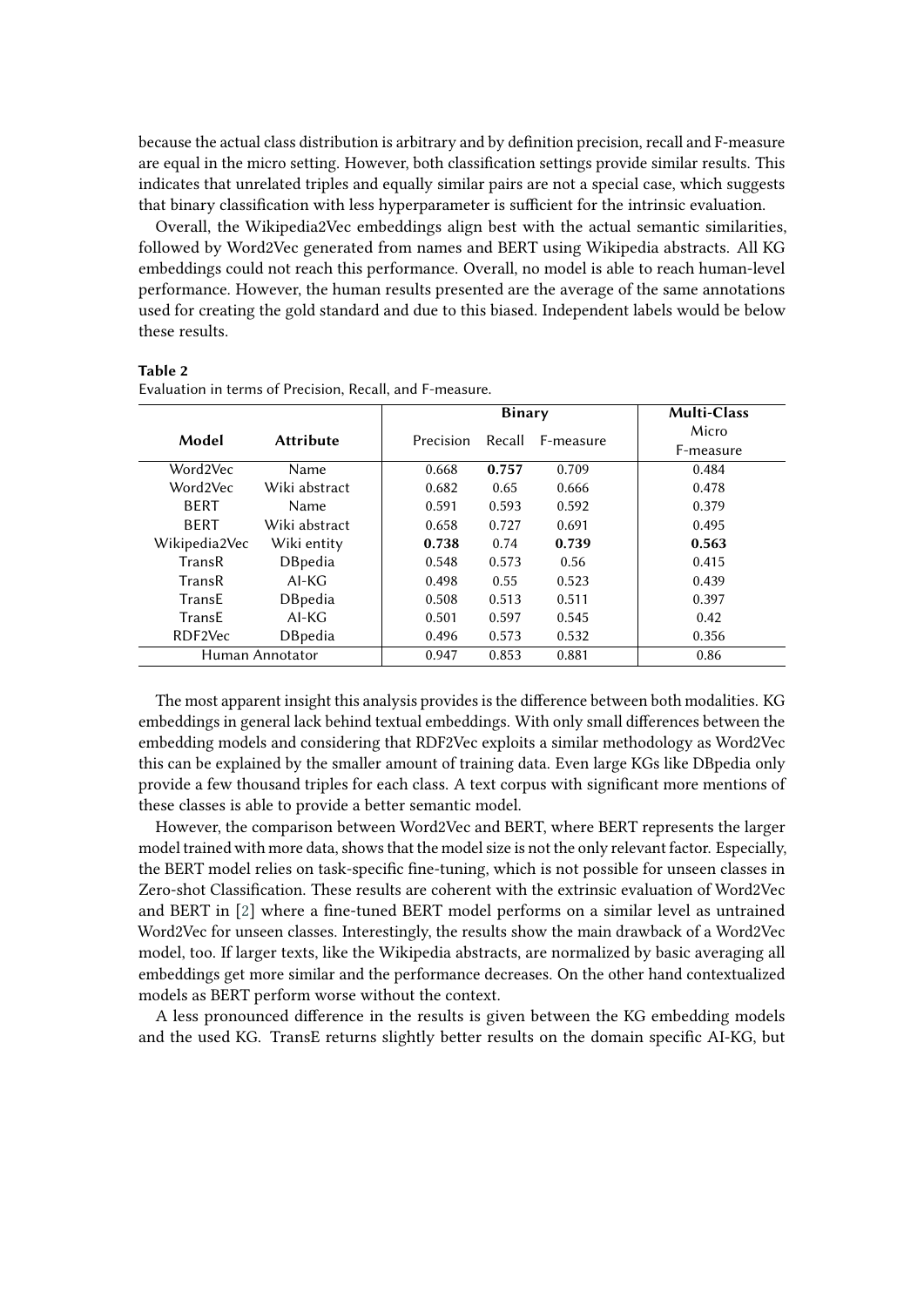TransR performs better on a larger dataset with more heterogeneous relations (DBpedia). That illustrates that TransE struggles with heterogeneous relations and therefore benefits from more domain-specific knowledge.

Overall, Wikipedia2Vec as a hybrid model using text and graph embeddings provides the best semantic relatedness. Such models seem to extract the semantics from large textual corpora and use the entity relations to emphasis or add important semantic relations. Thereby, it combines advantages of both modalities.

# <span id="page-8-4"></span>**5. Conclusion**

This paper describes an intrinsic evaluation, which provides a better understanding of the class vector space for Zero-shot Text Classification by checking human defined greater-than constraints between classes. Therefore, common embeddings models using textual data and KGs to define classes are generated for the computer science arXiv subset and evaluated with a created gold standard. This investigation shows that textual embeddings are able to extract more implicit knowledge compared to the explicit knowledge provide by KGs and that extending textual embeddings with (Knowledge) Graph-based information is able to capture semantic relatedness better than single modalities.

This line of research can be extended by an empirical study on the correlation between the performance of unseen classes and the semantic relatedness to confirm the theoretical argument for the intrinsic evaluation. Additionally, more embedding models using both modalities should be evaluated with respect to semantic relatedness. Another ongoing effort is the extension of the presented dataset considering more triples and a larger pool of domain experts. This way the intrinsic evaluation of class representations is able to facilitate further research, and thereby improve Zero-shot Text Classification.

# **References**

- <span id="page-8-0"></span>[1] Y. Song, D. Roth, On dataless hierarchical text classification, in: Proceedings of the 28th AAAI conference on Artificial Intelligence, 2014, p. 1579–1585.
- <span id="page-8-1"></span>[2] W. Yin, J. Hay, D. Roth, Benchmarking zero-shot text classification: Datasets, evaluation and entailment approach, in: Proceedings of the 2019 Conference on Empirical Methods in Natural Language Processing and the 9th International Joint Conference on Natural Language Processing, 2019, pp. 3914–3923.
- <span id="page-8-2"></span>[3] J. Zhang, P. Lertvittayakumjorn, Y. Guo, Integrating semantic knowledge to tackle zeroshot text classification, in: Proceedings of the 2019 Conference of the North American Chapter of the Association for Computational Linguistics: Human Language Technologies, Volume 1 (Long and Short Papers), 2019, pp. 1031–1040.
- <span id="page-8-3"></span>[4] F. Hoppe, D. Dessì, H. Sack, Deep learning meets knowledge graphs for scholarly data classification, in: Companion Proceedings of the Web Conference 2021, 2021, pp. 417–421.
- <span id="page-8-5"></span>[5] M. W. Chang, L. Ratinov, D. Roth, V. Srikumar, Importance of semantic representation: Dataless classification, 27th AAAI conference on Artificial Intelligence (2008).